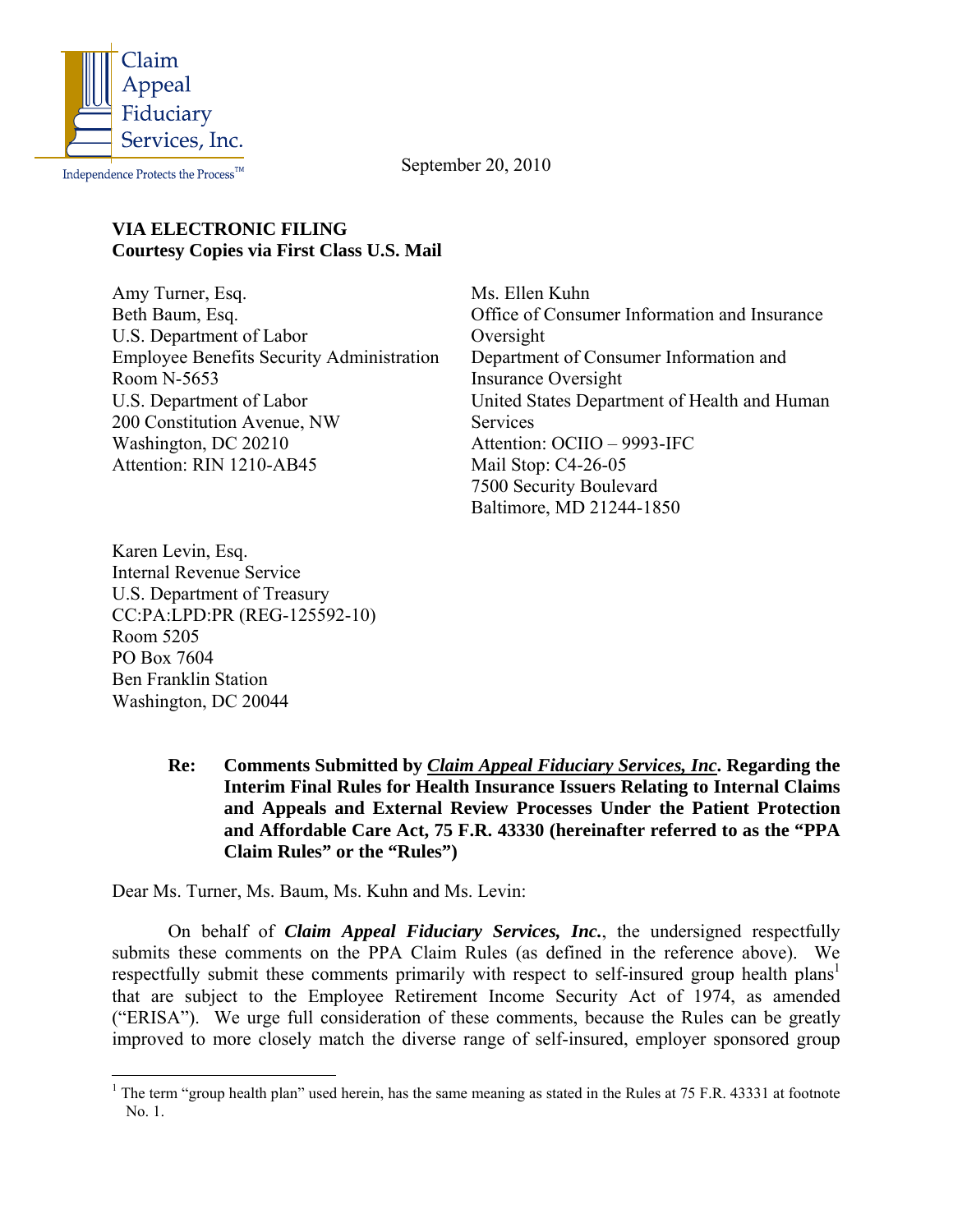health plans, if certain features of the Rules are augmented as described herein. If not, significant confusion, burden, and operational mismatches will result, increasing cost and reducing the effectiveness of the Rules.

With respect to these comments, in Part I, we provide an Executive Summary the main legal, operational and related considerations that we respectfully submit for consideration. In Part II, we provide some detail and background on Claim Appeal Fiduciary Services, Inc. and its principal, to establish our company's deep background and experience with ERISA-governed employee benefit plans, to give a point of reference to each of you, as representatives of the United States Department of Health and Human Services ("HHS"), The United States Department of Labor ("DOL") and the United States Department of Treasury ("IRS") (together HHS, DOL and IRS are referred to as the "Agencies")<sup>[2](#page-1-0)</sup>. In Part III, we provide further explanation of the issues raised and proposed alternatives for consideration, with rationale.

### **I. Summary of Identified Problems with the Interim PPA Claim Rules.**

A brief Executive Summary of our Comments on the Rules is as follows:

## A. **The Federal External Review Process Fails to Consider That IROs Will Exercise Superceding Discretionary Authority And Become ERISA Fiduciaries.**

Under ERISA, any person or entity who exercises discretionary authority or control with respect to the management or administration of an ERISA-governed Plan, including the approval or denial of a final claim appeal, is an ERISA fiduciary, and liable as such.<sup>[3](#page-1-1)</sup> This liability goes to the participants and beneficiaries and to the Plan itself and other fiduciaries. The Rules do not take this into account. Without an intervening third party or a Plan fiduciary in control of the External Review process, with discretion to evaluate and approve the work of any Independent Review Organization ("IRO"), $<sup>4</sup>$  $<sup>4</sup>$  $<sup>4</sup>$  the IRO becomes and ERISA fiduciary of the plan and has the</sup> duty, responsibility and liability as such. This will result in numerous consequences. First, the IRO itself, and the individual medical professional rendering a decision who will become the ERISA fiduciary by operation of law, must become familiar with the standards that apply to ERISA fiduciaries. Second, there will be increased litigation risk and increased cost for IROs. Finally, this concept is inconsistent with Section 14 of the NAIC Model  $Act^5$  $Act^5$ , which proposes to hold IROs harmless.

The solution lies in retention of control by Plan fiduciaries, or the use of any independent third party to manage the external review. This can include the use of an IRO, but the structure must consider the use of independent final claim appeal managers, or fiduciaries to take into

<span id="page-1-0"></span><sup>1</sup> 2 Respectfully, for purposes of group health plan issues raised herein, all references cited will be to the regulations issued by the DOL under Title 29 of the United States Code of Federal Regulations. 3

<span id="page-1-1"></span>ERISA 3(21)(A); 29 U.S.C. 1002 (21)(A).

<span id="page-1-2"></span><sup>4</sup> 29 C.F.R. 2590.715-2719(a)(2)(vii); 75 F.R. 43355.

<span id="page-1-3"></span><sup>&</sup>lt;sup>5</sup> The National Association of Insurance Commissioners Uniform Health Carrier External Review Model Act referred to at 29 C.F.R. 2590.715-2719(a)(2)(viii), is referred to herein as the "NAIC Model Act."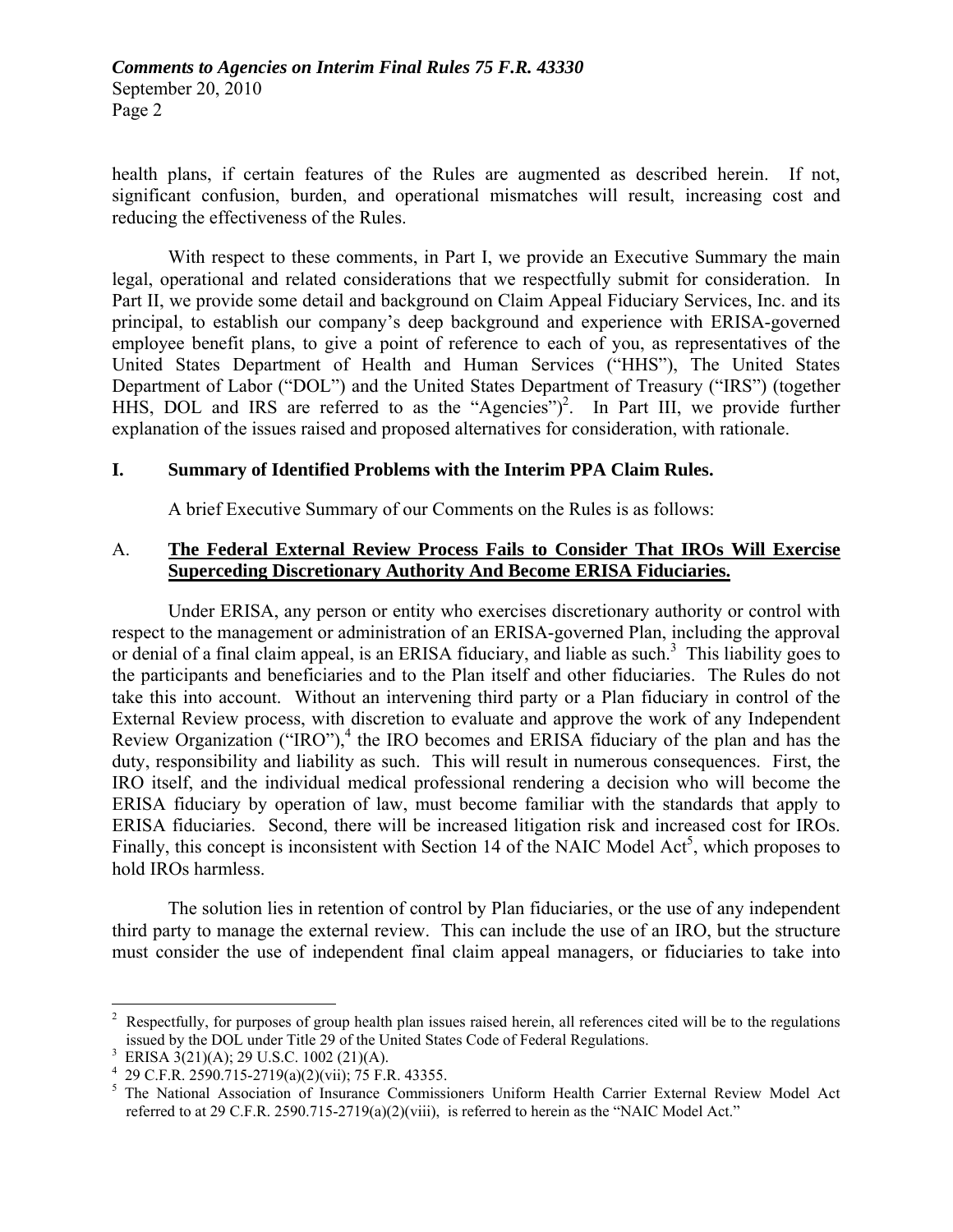account this ERISA created liability and tension. This is explained further below and will conform more closely to the NAIC Model Act, as required by the statute.

## B. **The External Review Process As Proposed Does Not Conform to the NAIC Model Act and May Not "Consist Of" The NAIC Model Act**. [6](#page-2-0)

Although the Rule states that the external review process will be "similar' to that of the NAIC Model Act, the Model Act addresses only denials based upon *medical necessity and related causes*. It does not address denials based upon plan term violations (contract violations) or procedural violations. As such, this proposed Rule is not sufficient for this purpose with respect to group health plans. Moreover, as detailed in Technical Release 2010-1, it appears that the IROs will be called upon to broaden the scope of their reviews to considerations outside those "Adverse Determinations" as defined in the Model Act. This is contrary to the statute and the focus of the Model Act. Indeed, a process that is full and fair and EXTERNAL in scope can involve a third party, unaffiliated reviewer, that employs an IRO for medical necessity and related assessments based upon "Adverse Determinations" as contemplated by the NAIC Model Act, as part of a comprehensive External Review Process. But, to rely too much upon the NAIC Model Act, as the exclusive method of external review, will result in physicians and other similar health care providers becoming ERISA plan administrators, deciding and interpreting plan contract terms and procedural issues, which is simply not acceptable to such plans, and is impractical and a mismatch with operational reality.

 A **critical error** being contemplated by those responsible for the Rules is stated in the most recent guidance. U.S. Department of Labor Technical Release 2010-1, dated August 23, 2010, requires that the IRO "utilize legal experts where appropriate to make coverage determinations under the plan."  $\frac{7}{1}$  This involves not only the potential of the unauthorized practice of law with respect to a plan, whereby the IRO becomes a legal advisor to a plan, which is contrary to rules of state regulation of attorneys, but otherwise means increased cost of use of IRO, potential conflict of interest for the legal advisors, or the need for every IRO to retain in house counsel – an added cost. Taking the existing named fiduciary out of the process goes beyond the scope of the statute and create the problems enumerated herein.

A solution lies in the retention of fiduciary control, a presumption that the IRO review is valid, and a process and alternative use of independent review or independent fiduciary concerns to process these External claims.

1

<span id="page-2-0"></span><sup>6</sup> See footnote 5 above for reference.

<span id="page-2-1"></span><sup>&</sup>lt;sup>7</sup> U.S. Department of Labor Technical Release 2010-1, August 23, 2010, Section A(3)(a).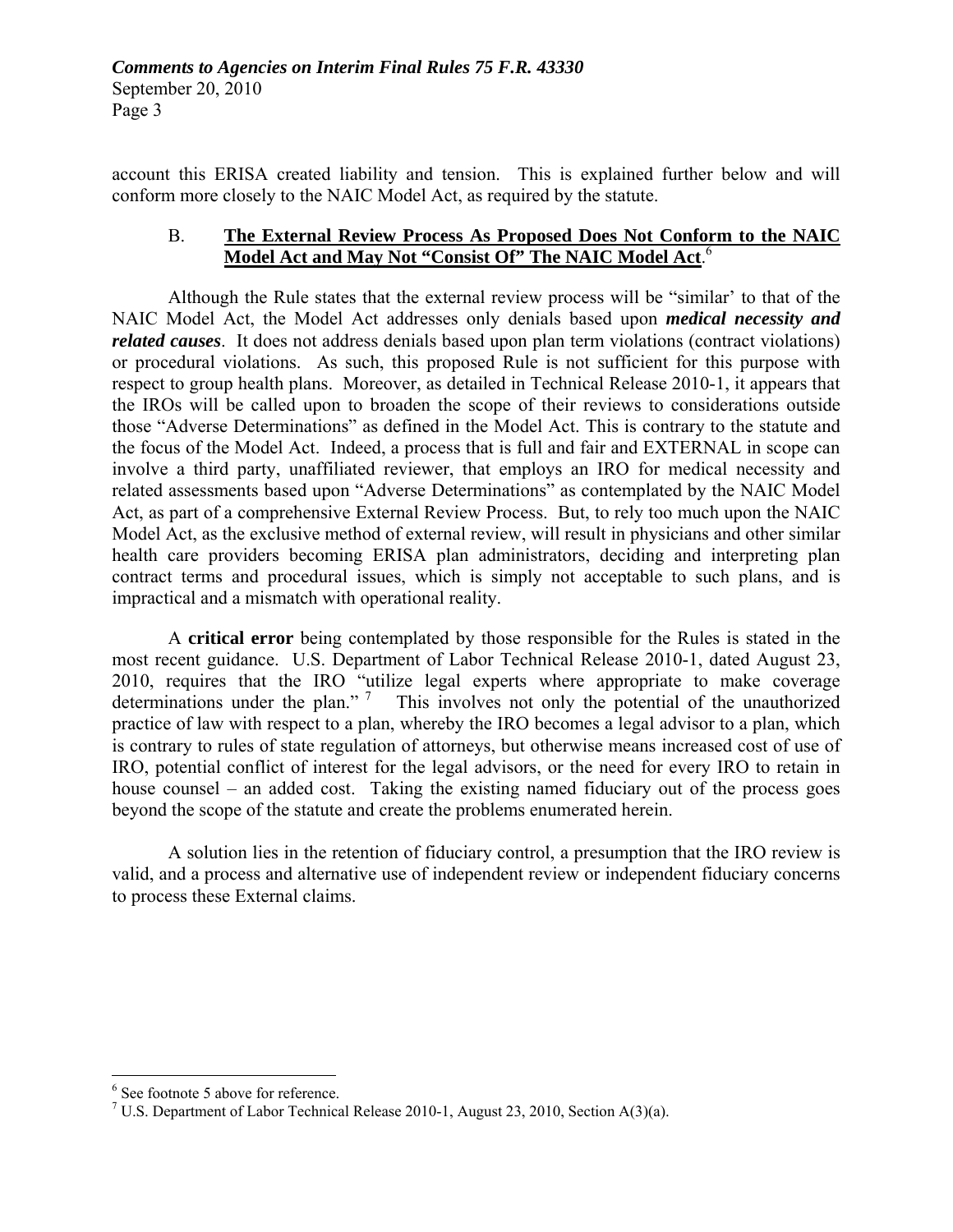## C. **The Proposed Rule Does Not Consider Professional Independent Review or Independent Fiduciary Roles With Respect to Final Claim Appeal Administration.**

 ERISA and the goals and objectives of the Rule may be augmented by ensuring that an independent decision-maker, not subordinate to, not the same as, and not beholden to the prior decision-maker, undertake all aspects of the final appeal and any final External Review Process. This would be consistent with current regulations under 29 C.F.R  $\S 2560-503-1(h)(3)(ii)$ .<sup>[8](#page-3-0)</sup> By employing *Principals of Independence* to aid Plan fiduciaries and claimants in resolving denied claims in a productive manner, a Rule structure that encourages and promotes independent evaluations on ALL final claim appeals – internal and external, by claim and ERISA experts, with a structure that promotes and gives advantages to group health plan sponsors who employ qualified third parties that operate with *Principals of Independence*, will result in full and fair review of claims at all levels. This process must, by statute, include the IRO process, but cannot consist of just IROs. There is no way an IRO selected on a rotating basis could provde the required fiduciary service or expertise. Thus, the under the Rules, group health plans should be encouraged to employ a fully functioning independent process either through independent review or independent fiduciaries for all final appeals, both internal and external final appeals to ensure quality, consistency and fairness.

**A cost and time saving alternative exists. For the final claim appeal, under 29 C.F.R. §2560.503-1(h), in the event that a group health plan retains an independent fiduciary that: i) is not the same entity that provided the initial decision or first level review; ii) is not subordinate to the entity that made the initial decision or first level review; iii) has no pecuniary interest in the outcome of an appeal; and iv) employs three (3) IRO entities to handle any claim that includes an "adverse determination," as that term is defined under the NAIC Model Act, the Rules should deem such a procedure to be an external review that satisfies the requirements of the rule. This will reduce cost, reduce time and be more efficient, while preserving the use of rotating IROs, and preserve the independence sought by the rules.** 

### D. **The Process Does Not Integrate With the Timing in Existing Regulations.**

The timing considerations of the new internal and external appeal process are not coordinated with the existing regulations at 29 C.F.R. §2560.503-1. They do not recognize that additional consultations and interactions with claimants will extend the time for resolving claims. The Rules do not provide firm response times for claimant review of new information. The rules place too high a burden on processors to be "perfect" without considering human error that may have no impact whatsoever on the decision-making process. Thus, they are not well integrated

 $\overline{a}$ 

<span id="page-3-0"></span><sup>&</sup>lt;sup>8</sup> Group health plans are currently required to provide "for a review that does not afford deference to the initial adverse benefit determination and that is conducted by an appropriate named fiduciary of the plan who is neither the individual who made the adverse benefit determination that is the subject of the appeal, nor the subordinate of such individual. CAFS notes that often the appeal decision-maker is either the same entity, but a different department, which violates this rule because one entity cannot "not" be subordinate to itself. **The answer is easy. Plans should employ a different final claim appeal fiduciary for appeals.**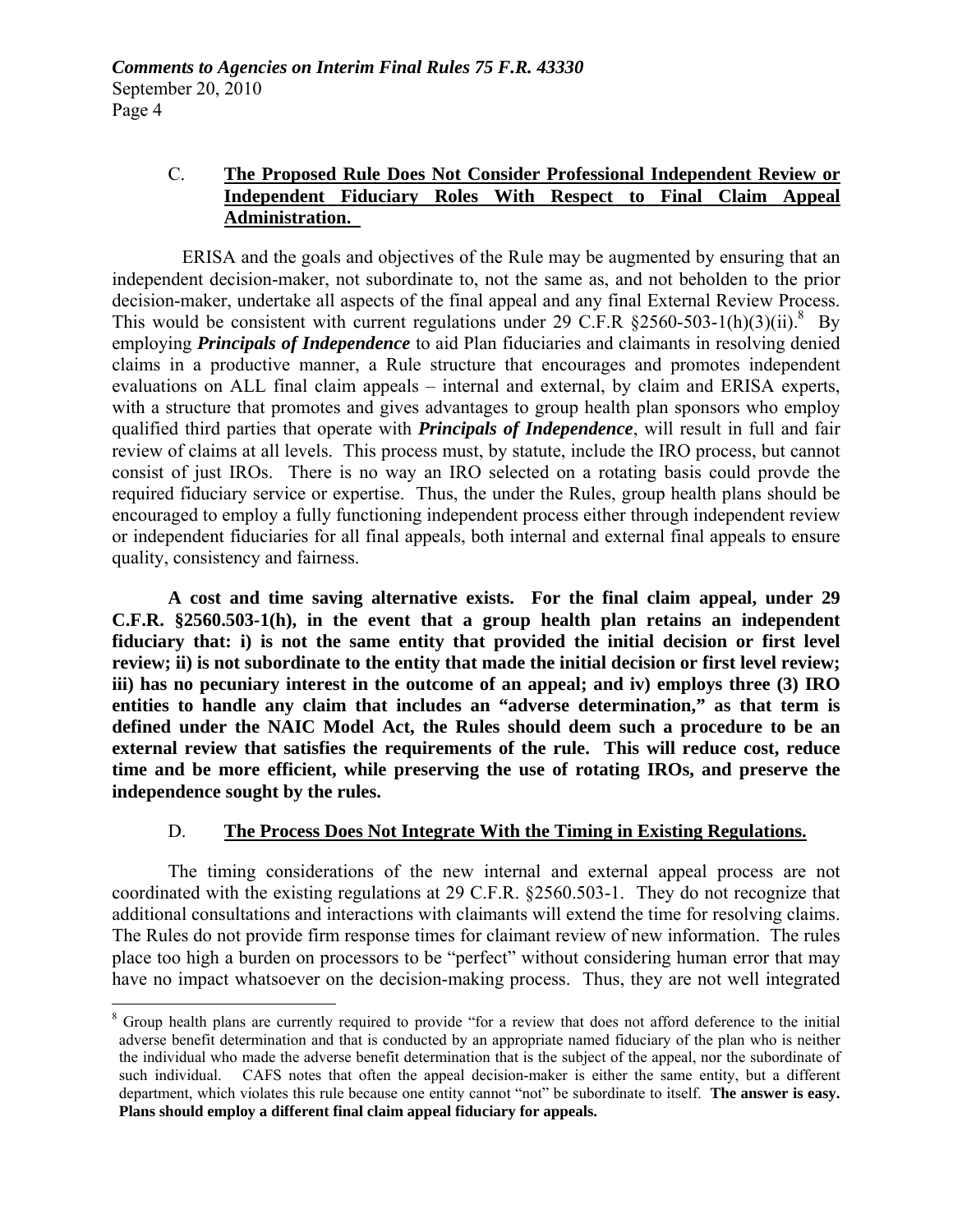with the existing claim appeal structure, will inevitably involve longer appeal times and are unrealistic operationally. See also the alternative stated in Section C above, and discussed further below.

## E. **The Rules Do Not Provide Enough Time for Plans to Adjust and Amend.**

 The Rules do not give group health plans enough time to evaluate their alternatives, select an independent third party, and select an IRO that is accredited, pursuant to the Rules. Thus, plan sponsors and fiduciaries are left with insufficient time to implement internal or external final claim appeal review procedures to comply with the Rules. Indeed, it is unclear whether the existing accredited IROs have sufficient time and capacity to handle the additional External Appeal load. Additional time should be allowed.

## **II. Our Company – A Description**

 Claim Appeal Fiduciary Services, Inc. is an independent processor and/or independent fiduciary for final claim appeals for any type of employee benefit plan final claim appeal. Uniquely situated, and perhaps the only company of its kind in the nation, CAFS handles as an independent reviewer, or independent fiduciary, any type of employee benefit appeal. CAFS is expert in ERISA, fiduciary process, independent final claim appeal adjudication, and judicial process of claims. Staffed principally by persons with juris doctor degrees (JD), "CAFS" is the premier provider of independent final claim appeal processing and final claim appeal fiduciary services for employee benefit plans. Founded in its current form in 2004, CAFS serves large Fortune 500 Employer medical, disability, pension and other related employee benefit plans.

 Our Chair and President, is an ERISA attorney who has been involved in ERISA for almost **twenty-five (25) years** and has advised plan officials, fiduciaries and has litigated ERISA disputes. Employing this deep experience in ERISA, plan structure, governance, fiduciary rules and operational understanding, CAFS' professionals serve large sophisticated employers as a final claim appeal processor, or independent fiduciary. Utilizing its *10 Principals of Independence* and with its intricate knowledge of claims process, ERISA, benefit plan structures and operations, CAFS and its professionals provide the highest level of independent final claim appeal processing. As a result, CAFS is the premier provider of independent final claim appeal services for employee benefit plans in the United States. This results in only advantages for CAFS clients, who can rely upon CAFS for sophisticated, high level, professional processing of final claim appeals for any type of employee benefit plan.

### **III. Considerations and Examples, Suggestions for Improvement – Self-Insured Plans**

In this section, we endeavor to provide more detail on the specific points and comments that we deliver. We strive to be focused in our presentation of the issues and the manner in which the regulations can be improved.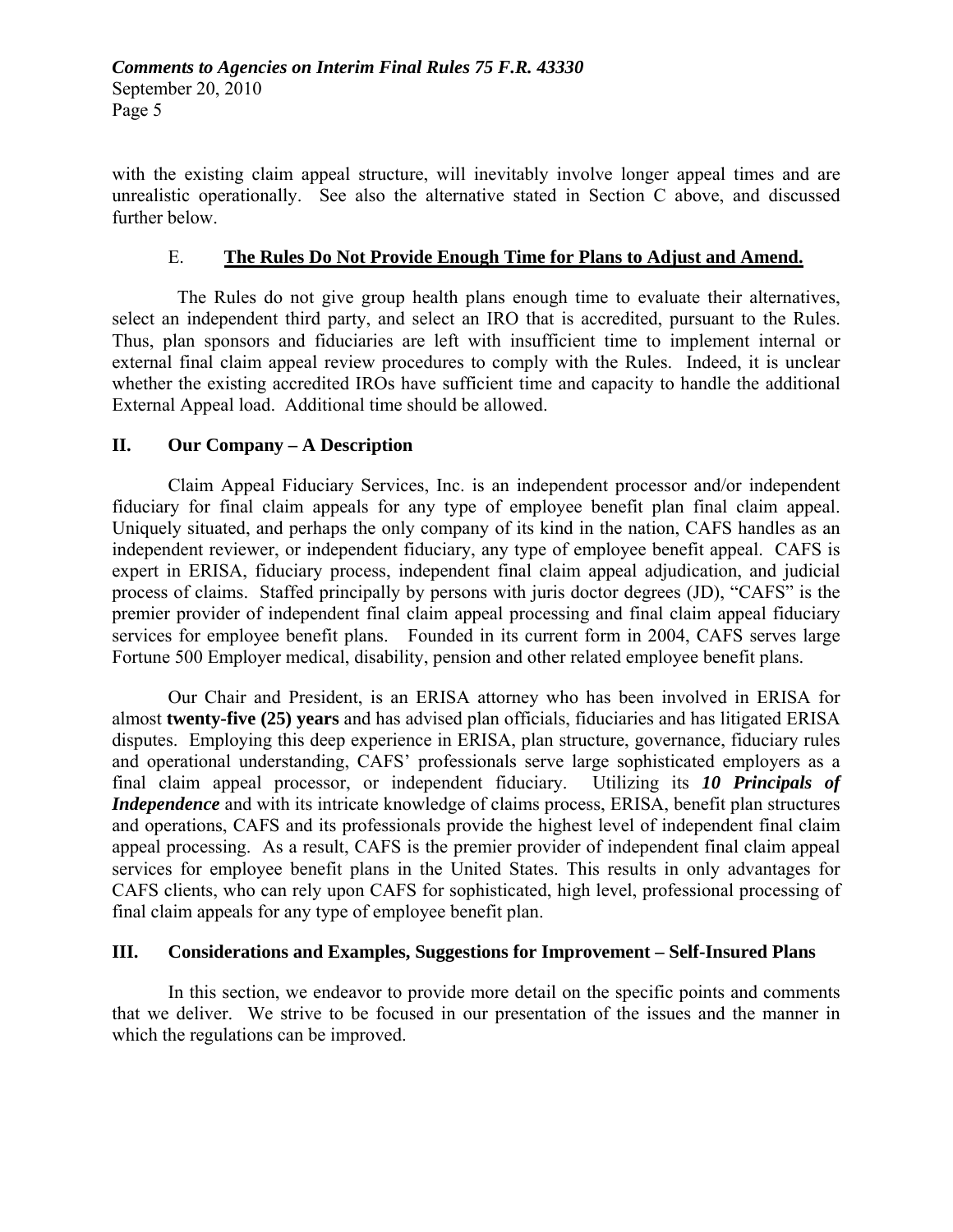## **A**. **The Federal External Appeal Process Makes IROs ERISA Fiduciaries**.

ERISA Section 3(21) provides that:

a person is a fiduciary with respect to a plan to the extent (i) *he exercises any discretionary authority or discretionary control respecting management of such plan or exercises any authority or control respecting management or disposition of its assets*, (ii) he renders investment advice for a fee or other compensation, direct or indirect, with respect to any moneys or other property of such plan, or has any authority or responsibility to do so, or (iii*) he has any discretionary authority or discretionary responsibility in the administration of such plan*. Such term includes any person designated under section  $405(c)(1)(B)$ .

ERISA Section 3(21)(A); 29 U.S.C. § 1002(21)(A)(emphasis added).

Thus, "any person or entity who exercises discretionary authority or control with respect to the management or administration of an ERISA-governed Plan" is an ERISA fiduciary. According to the proposed federal external review procedure, an IRO will be retained to make the determination as to whether an "adverse determination" was valid and if the IRO overrules the prior decision-maker, the benefit is payable. Pursuant to NAIC Model Act Section 8, Subpart I, subparagraph 3, and the Rules at 29 C.F.R. §2590.715-2917(d)(2)(iv), upon receipt of a notice of a decision reversing the adverse determination, there is an automatic approval of the claim. Therefore, the person or entity performing the external review will decide whether a plan will or will not pay a benefit. Without some statutory modification to ERISA Section 404, the IRO and possibly the reviewer him or herself, is the person or entity with authority and control to manage the ERISA group health plan and thus, the ERISA fiduciary.

In sum, the IRO, or the individual medical professional working for the IRO making the approval or denial decision is an ERISA fiduciary.

An ERISA fiduciary must act in accordance with ERISA 404, which provides that:

a fiduciary shall discharge his duties with respect to a plan solely in the interest of the participants and beneficiaries and—

(A) for the exclusive purpose of: (i) providing benefits to participants and their beneficiaries; and (ii) defraying reasonable expenses of administering the plan; (B) with the care, skill, prudence, and diligence under the circumstances then prevailing that a prudent man acting in a like capacity and familiar with such matters would use in the conduct of an enterprise of a like character and with like aims;

(C) by diversifying the investments of the plan so as to minimize the risk of large losses, unless under the circumstances it is clearly prudent not to do so; and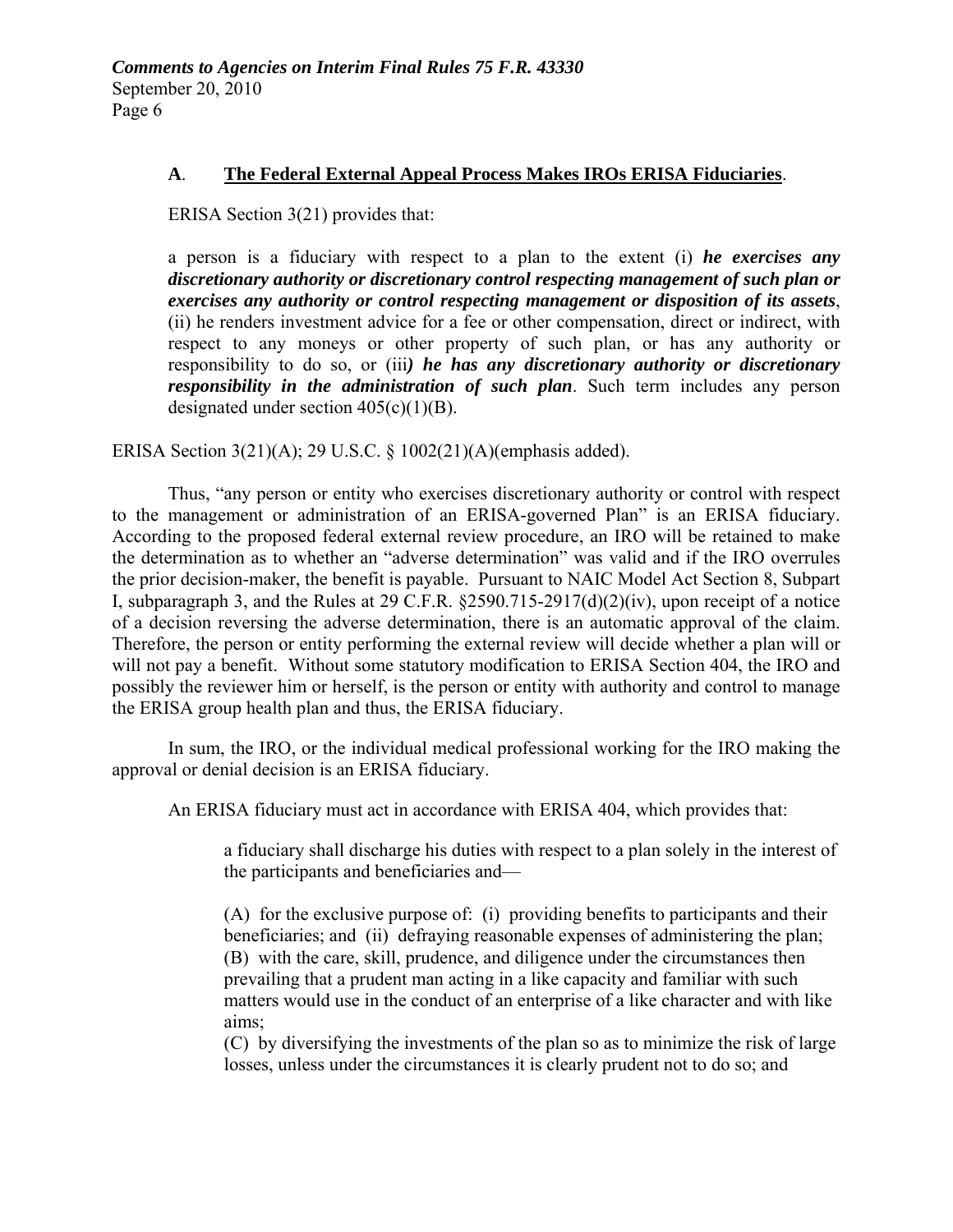(D) in accordance with the documents and instruments governing the plan insofar as such documents and instruments are consistent with the provisions of this title and title I

ERISA Section 404(a); 29 U.S.C. § 1104(a)

An ERISA Fiduciary must perform up to its required fiduciary standards and is liable to participants, beneficiaries and other fiduciaries for breach of duty. Liability includes:

- $\triangleright$  Restore Any Losses to a Plan;
- ¾ Restore Any Profits Gained;
- $\triangleright$  Equitable Relief, including removal of fiduciary and all other available relief;
- $\geq$  20% Civil Penalty;
- ¾ Prohibited Transaction Excise Tax;
- $\triangleright$  Criminal Penalties if Intentional Violation.<sup>[9](#page-6-0)</sup>

For the IRO to become the ERISA fiduciary, and incur the obligations and exposure, will resulting increased cost, risk and operational difficulties. Since the IRO is selected on a rotating basis from at least three (3) providers under Technical Release  $2010-1^{10}$ , it would be improbably for such an IRO to gain the requisite understanding of each particular plan that it serves. Without that understanding, the exercise of this duty is exceptionally difficult. Moreover, many IROs may decline this role, or leave this aspect of the business. Ultimately, this result is inconsistent the NAIC Model Act itself. Pursuant to Section 14 of the NAIC Model Act, the IRO is to be held harmless. Thus, the approach is a mismatch with ERISA and operational reality.

## **Proposed Solution to Fiduciary Impact of Use of IRO:**

The solution lies in retention of ultimate control by Plan fiduciaries with a presumption in favor of the recommendation of the IRO. The use of an independent third party that is not the same entity, or subordinate to the entity that handed the initial and first level appeals is critical. That independent party or independent fiduciary would also manage the External Review, again, with a presumption that the IRO's recommendation should prevail. As provided in the statute, the External Review process must include the use of an IRO in instances where an "adverse

1

<span id="page-6-0"></span><sup>&</sup>lt;sup>9</sup> See ERISA Section 409, 29 U.S.C. §1109, ERISA 502(a)(3); 29 U.S.C. §1132(a)(3); ERISA Section 502(l), 29 U.S.C. §1132(l); IRC Section 4975, ERISA Section 501; 29 U.S.C.§1131. <sup>10</sup> See footnote 7 above, at Section (A)(3).

<span id="page-6-1"></span>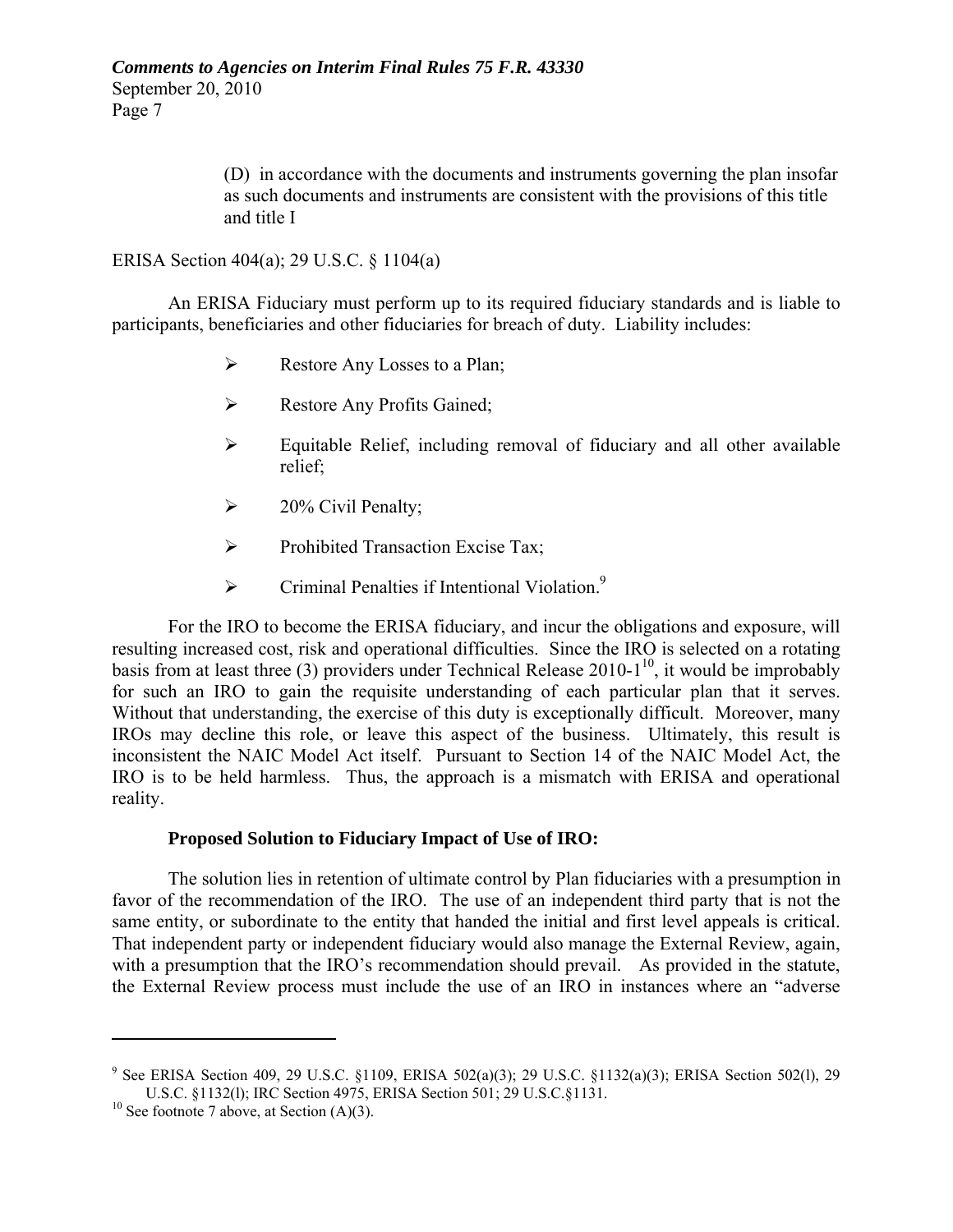determination" as defined by the NAIC Model Act is involved, but the structure must include the plan fiduciary. Otherwise, there is significant liability and tension created under ERISA.

*Proposed Language* - 29 C.F.R. §2590.715-2719(d)(2)(iv) would be replaced with the following new section  $(d)(iv)$  to read as follows:

> *(d)(iv) These standards will provide for a presumption that an external review decision by an IRO is correct, and the group health plan fiduciary or independent fiduciary and the claimant, will adhere to the external review decision. In a circumstance where a group health plan has retained an independent fiduciary that: i) is not the same entity that provided the initial decision or first level review; ii) is not subordinate to the entity that made the initial decision or first level review; and iii) and has no pecuniary interest in the outcome of an appeal, such independent fiduciary to a group health plan may provide a process to overcome the presumption of correctness of an external review decision by an IRO, but only in the event of clear and convincing evidence that an IRO made a material error or omission of fact.*

# **B.** The External Review Process Cannot "Consist Of" the NAIC Model Act.<sup>11</sup>

The use of the NAIC Model Act as the sole guidepost is simply inadequate to provide a proper, full and fair, final claim appeal external review for the various claim issues faced by selfinsured group health plans on final appeal. The premise of the Rule is that the external final claim appeal review be "similar to the process set forth in the NAIC Uniform Model Act and will meet standards issued by the Secretary." 75 F.R. 43357.

The statutory authority specifically requires group health plans to "provide an external review process for such plans and issuers that, at a minimum, includes the consumer protections set forth in the Uniform External Review Model Act promulgated by the National Association of Insurance Commissioners and is binding on such plans." <sup>12</sup> Nowhere in the law does it specify, or even recommend that an external appeal consist solely of the NAIC Model Act. Nowhere in the law does it state that plan fiduciaries cannot obtain external review consideration from multiple sources of independent third parties. The law requires that group health plans **include** the protections in the Model Act, not consist of it.

As proposed, even though the regulations advise that the "Department will address in sub regulatory guidance how non-grandfathered self-insured group health plans that currently maintain an internal appeals process... may comply... with the requirements...."<sup>13</sup> The direction

 $\overline{a}$ 

<span id="page-7-0"></span><sup>&</sup>lt;sup>11</sup> See footnote 5, *infra for the reference to the definition of the* "NAIC Model Act."<br><sup>12</sup> Public Health Services Act, Section 2719.

<span id="page-7-1"></span>

<span id="page-7-2"></span> $13$  29 C.F.R. 2590.715-2719(d)(1) at 75 FR 43337.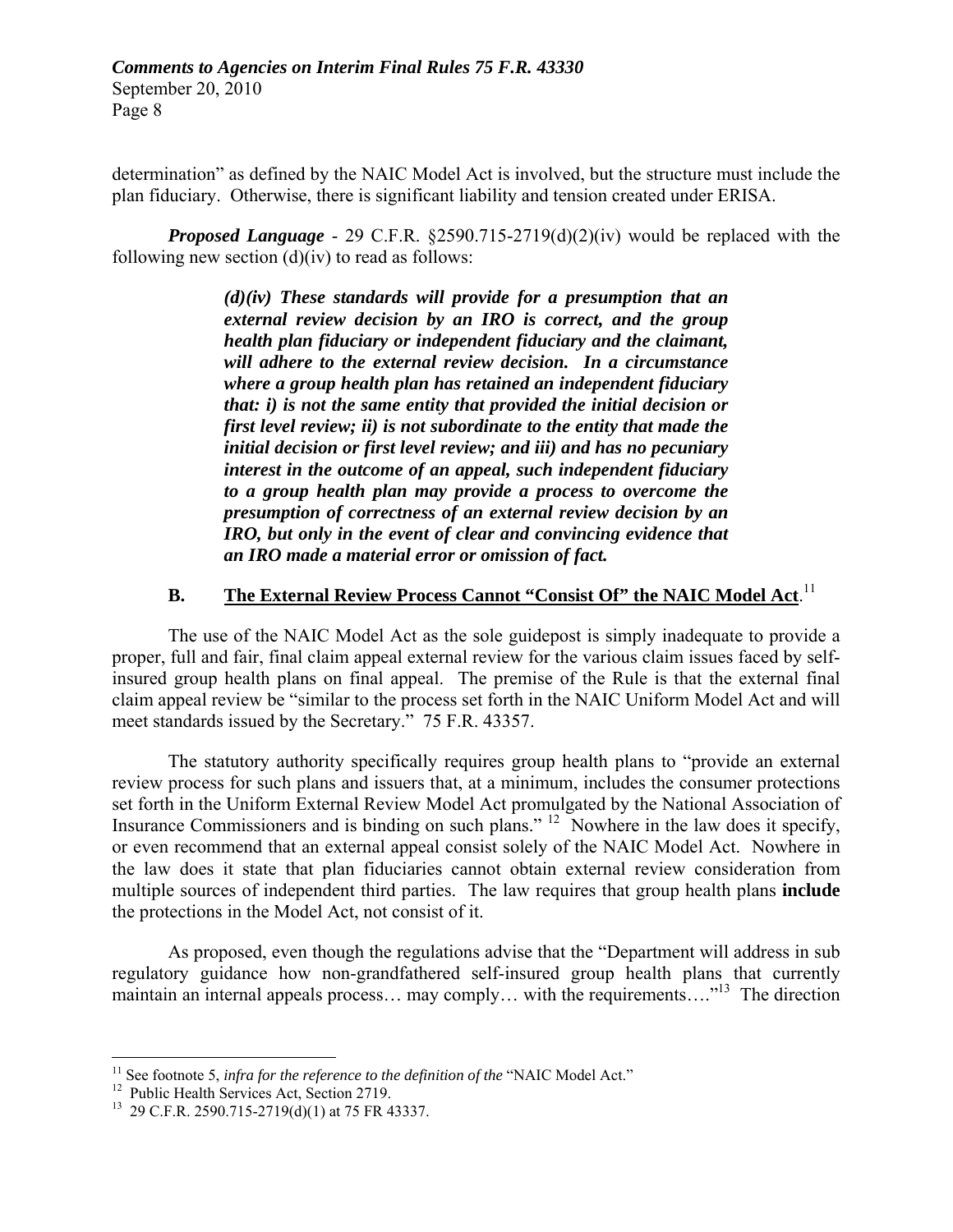indicated by the Rule, shows that the "Department" has significant considerations that must be undertaken.

A **critical error** being contemplated by those responsible for the rules is stated in the most recent guidance. U.S. Department of Labor Technical Release 2010-1, dated August 23, 2010, requires that the IRO "utilize legal experts where appropriate to make coverage determinations under the plan."<sup>14</sup> This involves not only the potential of the unauthorized practice of law with respect to a plan, whereby the IRO becomes a legal advisor to a plan, which is contrary to rules on state regulation of attorneys, but otherwise means increased cost of use of IRO, potential conflict of interest for the legal advisors, or the need for every IRO to retain in house counsel – an added cost.

 Major issues presented by the initially proposed structure, with specific examples are as follows:

## 1. Adverse Determination Under NAIC Model Act is Limited in Scope.

Under the NAIC Model Act, the adverse determinations that are considered subject to and processed for external review is narrowly limited to claims denied based upon:

"medical necessity, appropriateness, health care setting, level of care or effectiveness."

NAIC Model Act Section 3, Definitions, part A.

<u>.</u>

Incongruently, the Rules recognize that adverse benefit determinations may be based upon a broader set of circumstances. Specifically, the Rules recognize that denial of benefits may be based upon:

- a determination of an individual's eligibility to participate in the Plan or health insurance coverage;
- a determination when the benefit is not a covered benefit;
- the imposition of a pre-existing condition exclusion, source of injury exclusion, network exclusion or other limitation or otherwise covered benefits; or
- a determination that a benefit is experimental, investigational or not medically necessary or appropriate.

In addition to those factors highlighted by the rules, there are *other* factors upon which adverse determinations are based that are *also* not included and considered with respect to the NAIC Model Act. These include:

<span id="page-8-0"></span><sup>&</sup>lt;sup>14</sup> U.S. Department of Labor Technical Release 2010-1, August 23, 2010, Section A(3)(a).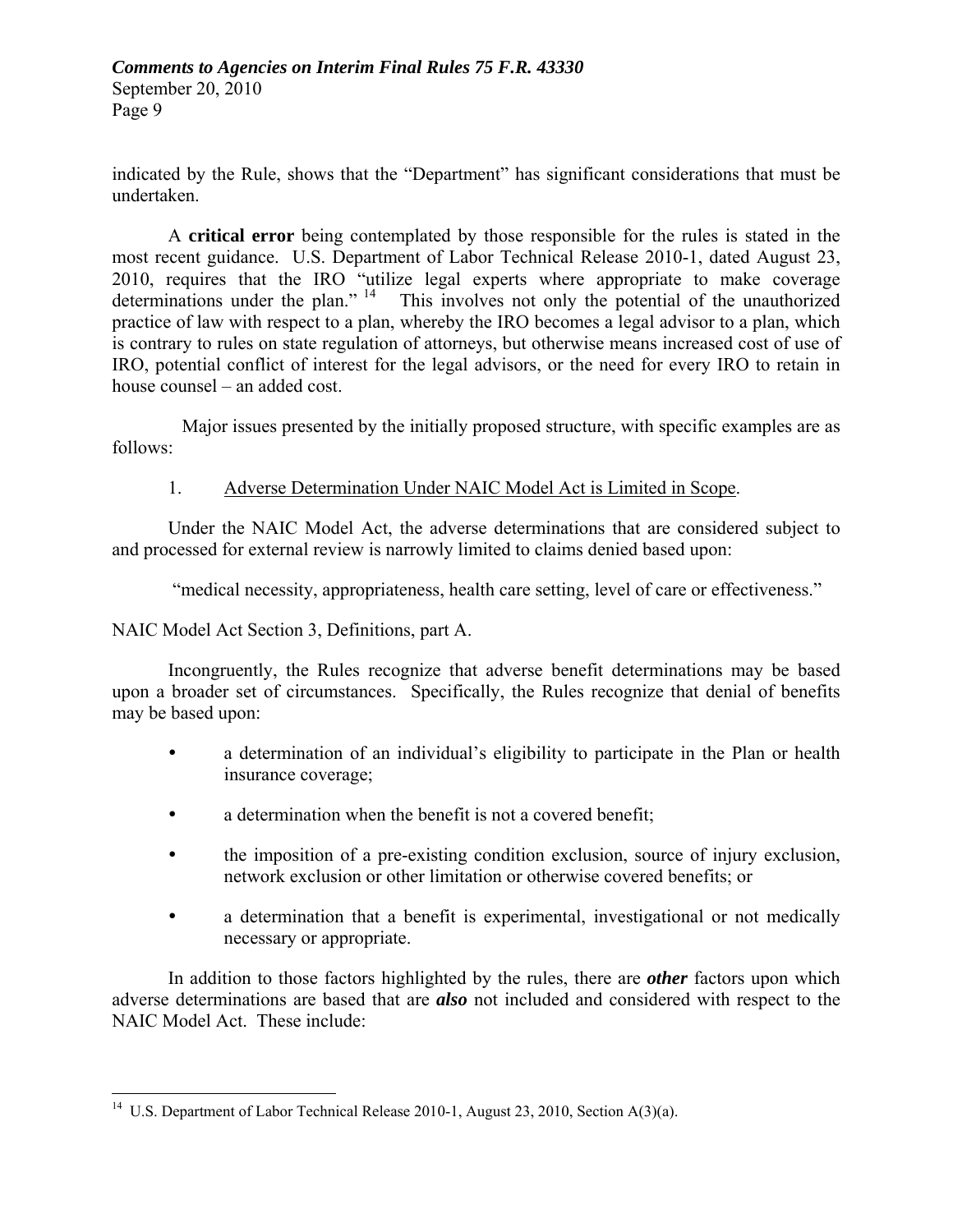- a determination that a required procedure or process requirement under a plan was not followed.
- a determination that information required to determine the validity of a claim has not been provided as required.
- a determination that an internal protocol or medical guideline requires the imposition of a certain course of treatment .

The obvious conclusion is that the NAIC Model Act, does not provide a process for the full and fair adjudication of the diverse range of determinations with respect to group health plans.[15](#page-9-0) Specific examples of decisions outside and inside the scope of the Model Act are as follows:

*Example 1 – A Sleep Apnea Dental Device - External Review?* Claimant requests coverage for a dental appliance that is designed to assist the claimant with a sleep apnea condition. Medical necessity for the appliance is established and acknowledged in the form of a letter from claimant's primary physician. The Plan terms generally exclude dental procedures and devices from coverage unless as the result of accidental injury. Clearly, this fact pattern could result in an adverse determination that is wholly outside the scope of "adverse determination" as defined by the NAIC Model Act. A truly independent third party processor would, on external review, would review the administrative record, evaluate the plan terms, consult with plan administrators and make a valid final determination. This is outside the scope of a medical necessity assessment by an IRO, because it deals specifically with whether the group health plan covers such a device that has been medically cleared as necessary and appropriate. This decision involves plan terms and interpretation, not medical terms and medical interpretation. Thus, this decision should be solely within the purview of the plan fiduciary, or even better, an independent plan fiduciary.

Plan fiduciaries, or independent fiduciaries or reviewer experts should process these decisions. Such non medical plan decisions should not be made by IRO physicians or medical professionals.

**Example 2 – Proton Pump Inhibitor or Not?** Claimant files for coverage of a specified PPI drug designed to reduce acid reflux and stomach problems. In general, a PPI medicine has been approved as medically necessary by the claimant's primary physician. The specific PPI requested is specifically excluded from coverage under the plan, unless certain other PPI drugs are first attempted. The claimant's other use of NAISD anti-inflammatory drugs categorizes this claimant for certain types of preferred PPI drugs first. The main issue is the application and coverage of this guideline with respect to the condition of the claimant. This issue falls as to whether the drug prescribed and the coverage guidelines are "appropriate," as that term is

<span id="page-9-0"></span> $\overline{a}$ <sup>15</sup> The federal external review requirement under the Rule does recognize that eligibility determinations are outside the scope of the NAIC Model Act and federal external review, but there are more circumstances than not, that do not apply to the NAIC Model Act. 75 FR 43375.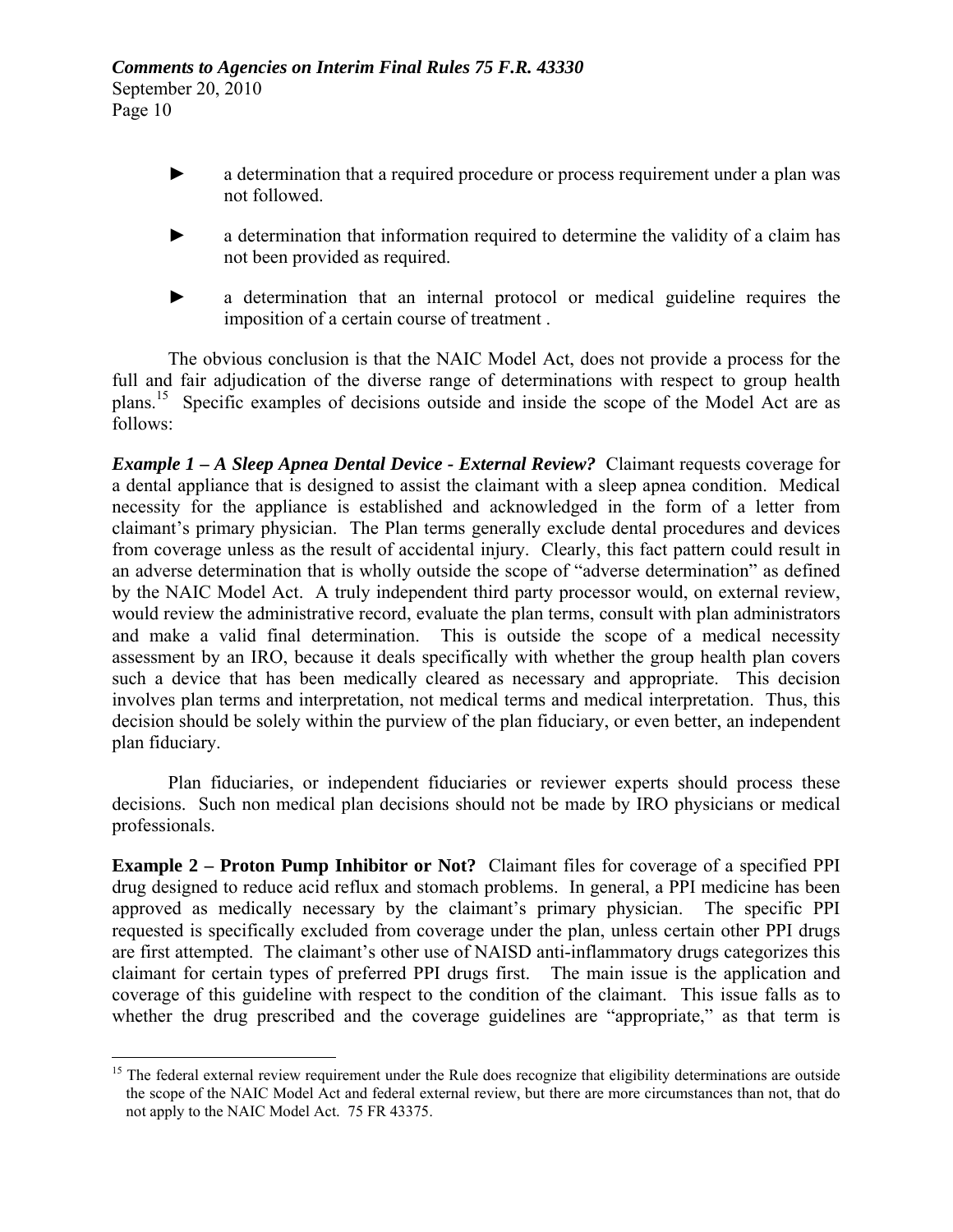referenced in the definition of "Adverse Determination" under the Model Act. It is likely that this issue would be a narrow issue to be addressed by the IRO. This is an instance where there ia a medical appropriateness issue to be addressed and processed by the IRO. If, however, the issue was payment of a co-payment or deductible, there would be no need for an IRO to evaluate this claim.

**Example 3 – To Provide the Information Requested or Not?** Claimant is eager to obtain approval for a medical treatment that would be covered by the group health plan. Prior to approval, the group health plan requires certain information from the claimants treating primary care physician and surgeon. The Claimant continuously fails and refuses to provide the required consents and coordinate the acquisition of the information from these medical professionals. Coverage of the requested medical service has nothing to do with medical necessity or the like, it is a procedural requirement under the group health plan. Any denial here would be based upon adherence to plan requirements that the claimant provide requested information, not an "adverse determination" as defined under the Model Act.

 In sum, CAFS provides suggested additional methodologies for External appeal review that will involve and cover these circumstances, while adhering to the principals of full and fair review, independence, efficiency and integrity.

## 2. Determination of Approved IRO Under Model Act is Inconsistent With Group Health Plan National Operations.

Since there are multiple bases for adverse determinations that go beyond the scope of the medical necessity range provided for in the NAIC Model Act, Section 3A, if group health plans are required to employ NAIC approved IROs to process external claim appeals, the result will be that physicians will become plan administrators and determine process and plan contract term defects and the like.

 For group health plans, this is inappropriate, contrary to solid fiduciary practices and illogical. Our proposed solution, includes the requirement of consideration of the NAIC Model Act, while preserving the integrity of plan processing for all concerned. See below.

## 3. Qualifications of IROs Is Too Narrow and Fails to Consider Third Parties That Serve Exclusively Group Health Plans Subject to ERISA on Broader Ranges of Topic.

There is no difficulty employing an IRO to perform the functions of an independent reviewer of a specific adverse determination based upon a factor enumerated within the NAIC Model Act, but beyond that, the Agencies should consider the use of independent third party final claim appeal managers, or final claim appeal fiduciaries to manage the entire process on an independent basis. Such independent fiduciary or independent claim reviewer should manage all such external reviews. IROs are included when an "adverse determination" arises, as defined under the Model Act, and otherwise, may handle such final claim.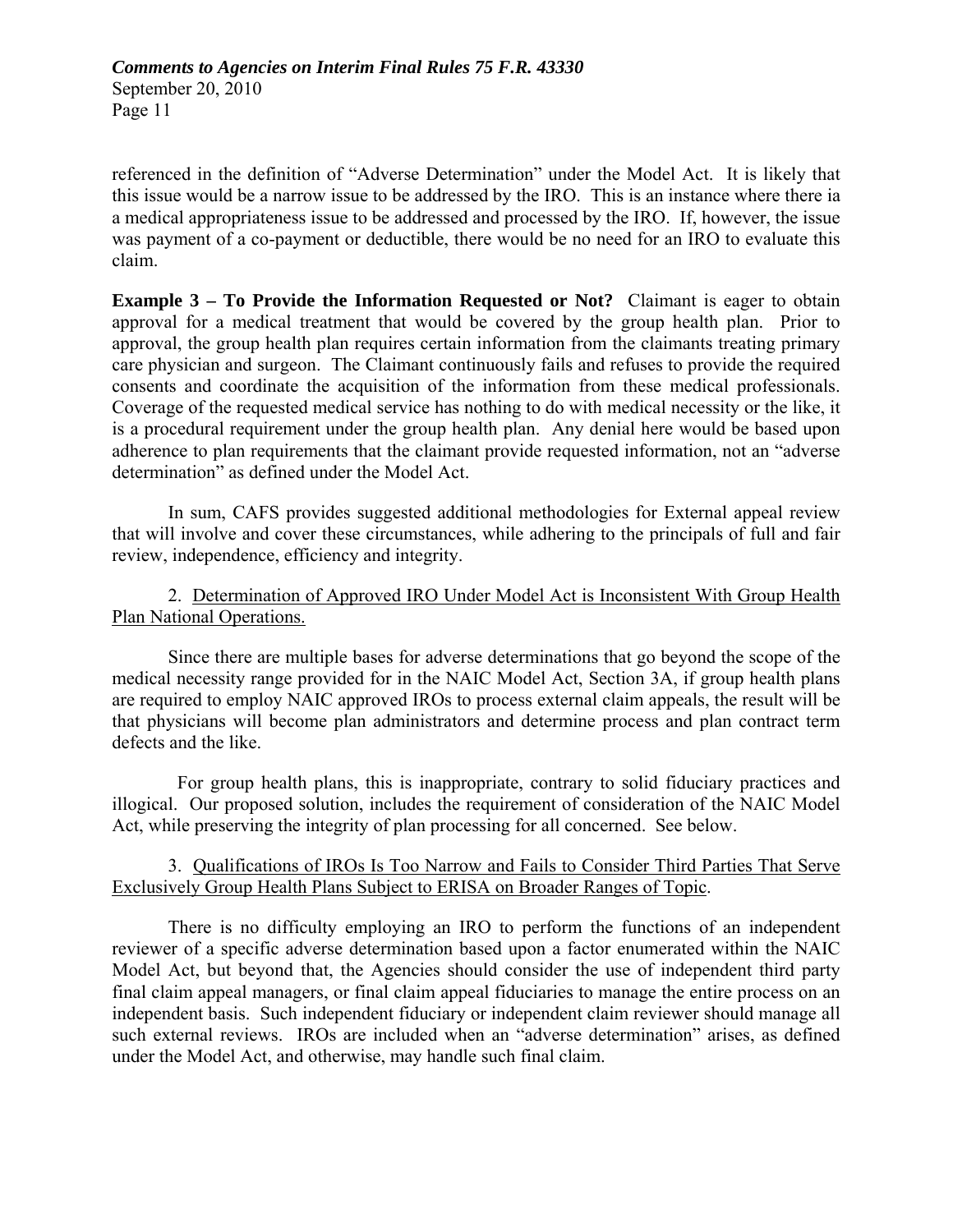#### **Proposed Solution:**

To avoid the over use and inappropriate use of IROs on external review, the Rules should track the definition of "Adverse Determination" and require the use of an IRO only in the event of a determination related to "an admission, availability of care, continued stay or other health care service that is a covered benefit [that] has been reviewed and, based upon the information provided, does not meet the [plan's]… requirements for medical necessity, appropriateness, health care setting, level of care or effectiveness…." and where the claim was denied on that basis. Indeed, the plan fiduciary or reviewing coordinator can manage the external reviews much better if the precise standard of the Model Act is applied. See NAIC Model Act, Section 3(A).

The preliminary review phase of a request for an External Federal Appeal, should include a filter, by the plan fiduciary that calls for the use of an IRO for this review in such instances. Any other instances, are not suitable for external review, or should be handled under perhaps a voluntary review that involves another type of third party independent, like CAFS. utilization review, availability of care, continued stay or other health care service that is a covered benefit does not meet medical necessity. Any other issues, should be left to the Plan fiduciary.

See also, the proposed solution stated in Section C below.

#### C. **The Process Does Not Fully Consider Factors that Create Independence.**

ERISA and the goals and objectives of the Rule may be augmented by ensuring that an independent decision-maker, not subordinate to, not the same as, and not beholden to the prior decision-maker, undertake all aspects of the final appeal and any final External Review Process. By employing *Principals of Independence* to aid Plan fiduciaries and claimants in resolving denied claims in a productive manner, a Rule structure that encourages and promotes independent evaluations on all final claim appeals – internal and external, by claim and ERISA experts, with a structure that promotes and gives advantages to group health plan sponsors who employ qualified third parties that operate with *Principals of Independence*, will result in full and fair review of claims at all levels. This process can include the IRO process, but group health plans should be encouraged to employ a fully functioning independent process for all internal and external final appeals to ensure quality, consistency and fairness.

#### **Proposed Solution to Improve Independent Review:**

The Rule should encourage the use of an independent fiduciary, or independent reviewer expert that is retained by the plan. This independent should adhere to certain principals of independence and importantly, not be subordinate and not be the same entity that provided the initial and first level appeal and have no pecuniary interest in the outcome of the decision. The use of such an independent review or independent fiduciary, should be encouraged with a presumption that such decision, unless erroneous by clear and convincing evidence, is correct.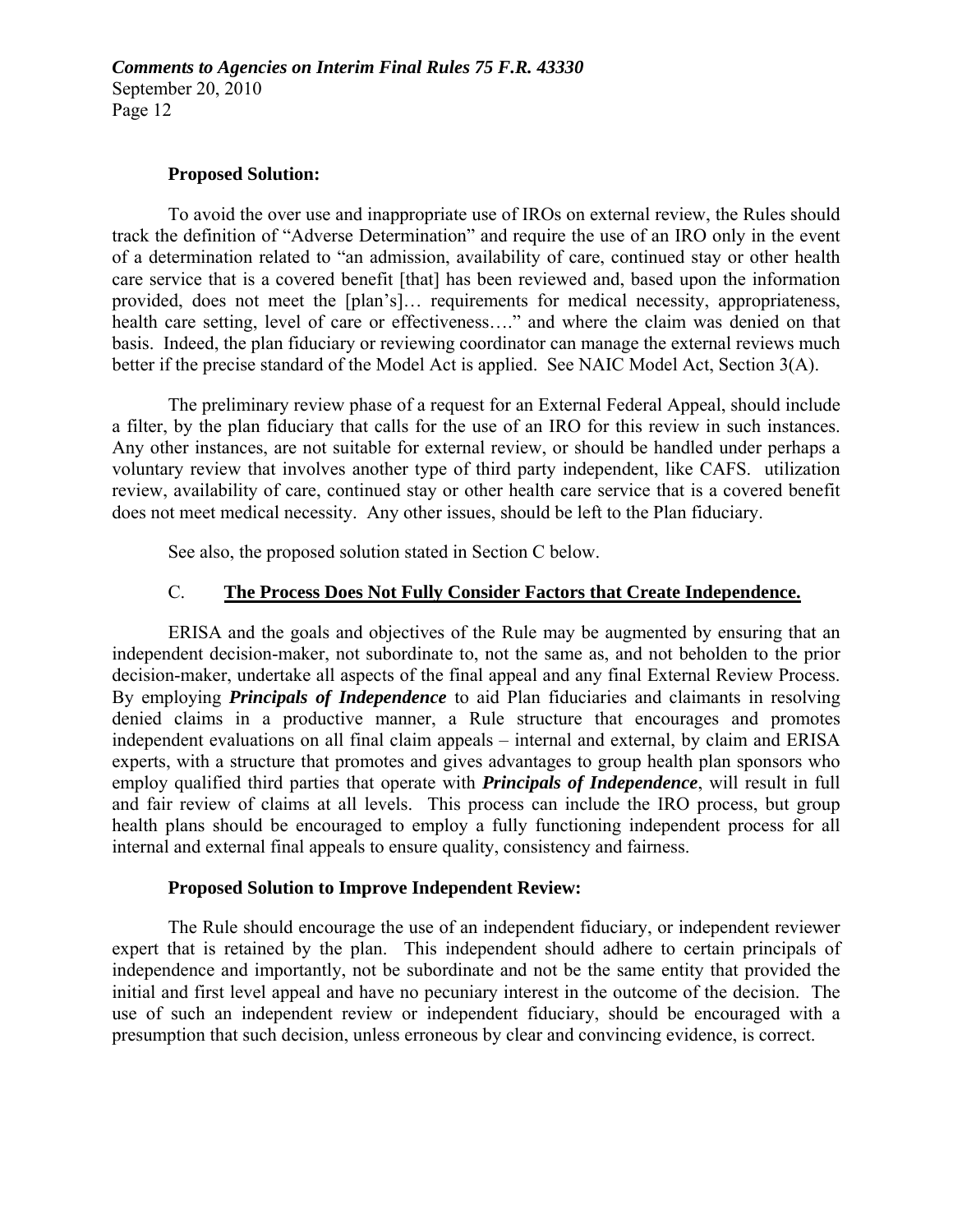**Proposed Rule: In the event that a final review claim appeal is handled by an independent fiduciary that employs an IRO as appropriate, and consistent with the Model Act, the Rules should deem the federal external claim appeal process as having been satisfied at the final review stage. This will permit the reduction in overall time and effort, preserve cost, and preserve fiduciary integrity of final claim appeal processing.** 

A new section, 29 C.F.R. §2590.715-2719(d)(2)(viii) would be added to read as follows:

*(d)(viii) In the event that in the final claim appeal review under 29 C.F.R. §2560.501-1(h), the group health plan employs an independent fiduciary, that: i) is not the same entity that provided the initial decision or first level review; ii) is not subordinate to the entity that made the initial decision or first level review; iii) has no pecuniary interest in the outcome of an appeal; and iv) employs the use of one of three (3) IROs on a rotating basis to handle any "adverse determination", as that term is defined in the NAIC Model Act, then the federal external review process is deemed satisfied.*

### **D. The Process Does Not Integrate With the Timing in Existing Regulations.**

The Agencies should consider fully the impact on claim appeal timing presented by the Rules. Below is a chart exemplar of the impact of a federal external review on a standard post service non-emergency appeal, as follows:

| Event                                                                        | Old Timeline | New Timeline |
|------------------------------------------------------------------------------|--------------|--------------|
| Initial Claim                                                                | Day $1$      | Day 1        |
| <b>Initial Denial</b>                                                        | Day $30$     | Day $30$     |
| <b>Claimant Considers</b><br>Denial And Files First<br>Level Internal Appeal | Day $60$     | Day $60$     |
| First Level Appeal<br>Denied Within 30 Days                                  | Day 90       | Day 90       |
| Claimant Files Final<br>Internal Appeal<br>Promptly                          | Day $100$    | Day $100$    |
| Plan Obtains Additional<br>Information on Final<br>Appeal at Day 110 (20     | Day $110$    | Day $110$    |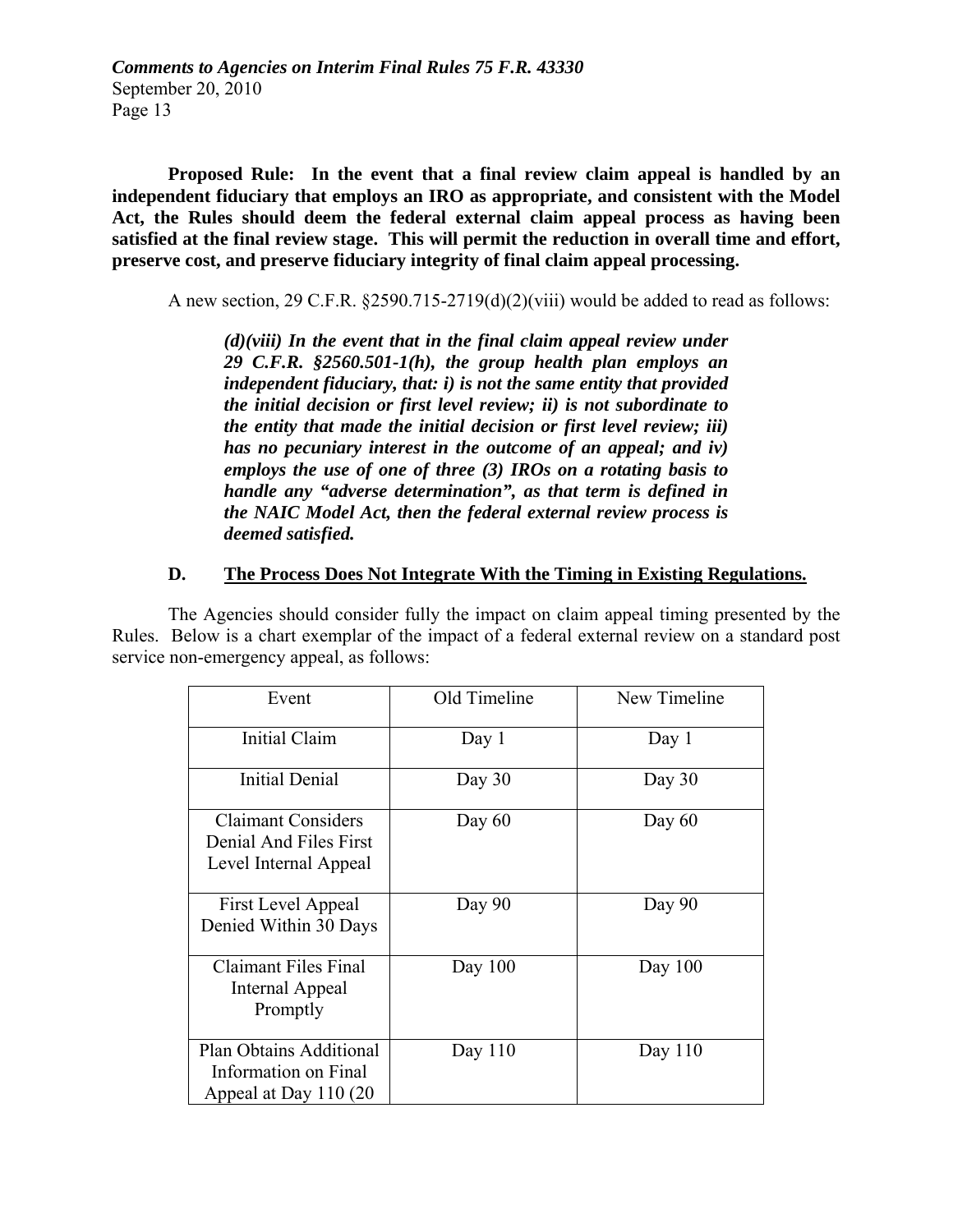| Days Remain)                                                                                |         |         |
|---------------------------------------------------------------------------------------------|---------|---------|
| Plan Sends Information<br>to Claimant for<br><b>Consideration and Tolls</b><br>file 30 days | N/A     | Day 140 |
| Comment from claimant<br>$-$ received on 30 <sup>th</sup> day                               | N/A     | Day 170 |
| <b>Plan Denies Final</b><br><b>Internal Appeal</b>                                          | Day 140 | Day 190 |
| <b>External Review Filing</b><br>(up to $120$ days)                                         | N/A     | Day 310 |
| Preliminary Review and<br>Notice and Assignment<br>to IRO                                   | N/A     | Day 316 |
| <b>IRO</b> Issues Decision<br>within 45 Days                                                | N/A     | Day 361 |
| <b>Total Days to Process</b><br>- Assuming no tolling<br>and assuming all<br>business days  | 140     | 361     |

This Chart demonstrates clearly, that the impact of the additional considerations under the Rules, while admirable, will no doubt create additional delay, unless there is a management process in place. This either requires reasonable time mandates upon claimants to respond to inquiries, or the potential of altering the process to permit external reviews to be undertaken earlier in the process. Otherwise, there will be a delay in processing final claims to decision under the Rules. See the proposal under Section C, for a method of adhering to the statutory requirement and shortening the time frame, by incorporating the external review as part of the final appeal process under 29 C.F.R. §2560.503-1(h).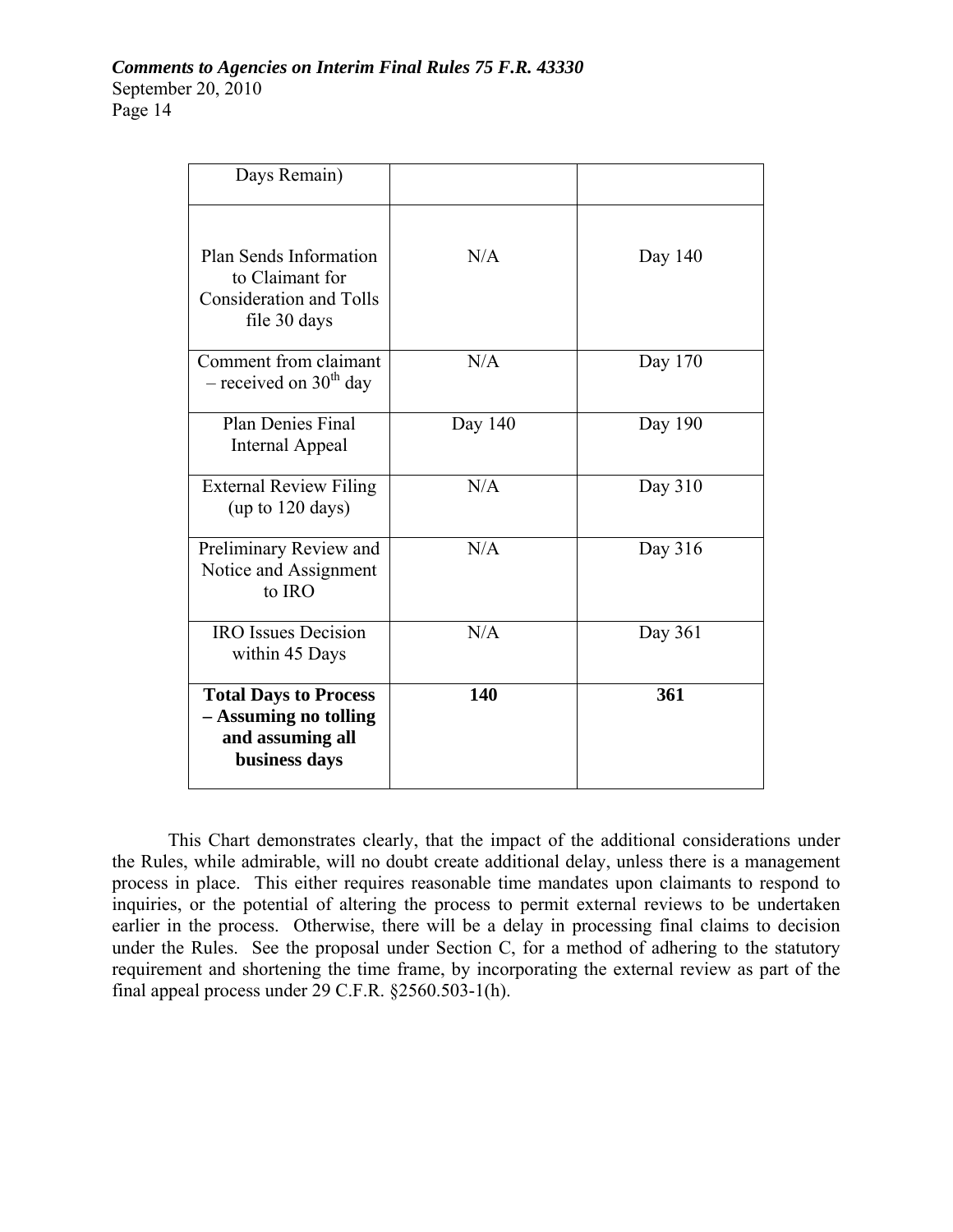#### E. **The Rules Do Not Provide Enough Time for Plans to Adjust and Amend.**

The Rules are effective with respect to group health plans for plan years beginning on or after September 23, 2010. For most group health plans, this means an effective date of January 1, 2011. It also means that the plans must be modified much sooner than that.

The Agencies must understand that group health plans offer open enrollment, months in advance of a new plan year. These open enrollment periods permit plan sponsors and fiduciaries to communicate to participants and beneficiaries the new terms and conditions of coverage and options. This means that for many, beginning October 1, 2010, plans will need to be able to communicate regarding updated procedures, that will take effect January 1, 2011. The Rules, with respect to non-grandfathered plans that require a federal external review, have not been completely provided and are subject to sub-regulation advisory from the Agencies. In addition, fiduciaries of plans must select a process for obtaining IRO review that meets the fiduciary standards of ERISA and plan needs.

In order for this to work reasonably, it is essential that plans be given more time to implement. Thus, the Agencies should extend the application of the Rules to nongrandfathered plans for one year, to plan years beginning after December 31, 2010.

#### **Conclusion.**

These comments to the Rules are respectfully submitted as of the date of this letter and we appreciate the Agency attention to them.

If there are any questions or comments regarding these submitted comments, please contact our President and CEO directly at  $\frac{1}{2}$  imon $\frac{1}{2}$  appealfiduciary.com or 216-789-8775.

Very truly yours,

CLAIM APPEAL FIDUCIARY SERVICES, INC.

/s/ Claim Appeal Fiduciary Services, Inc.